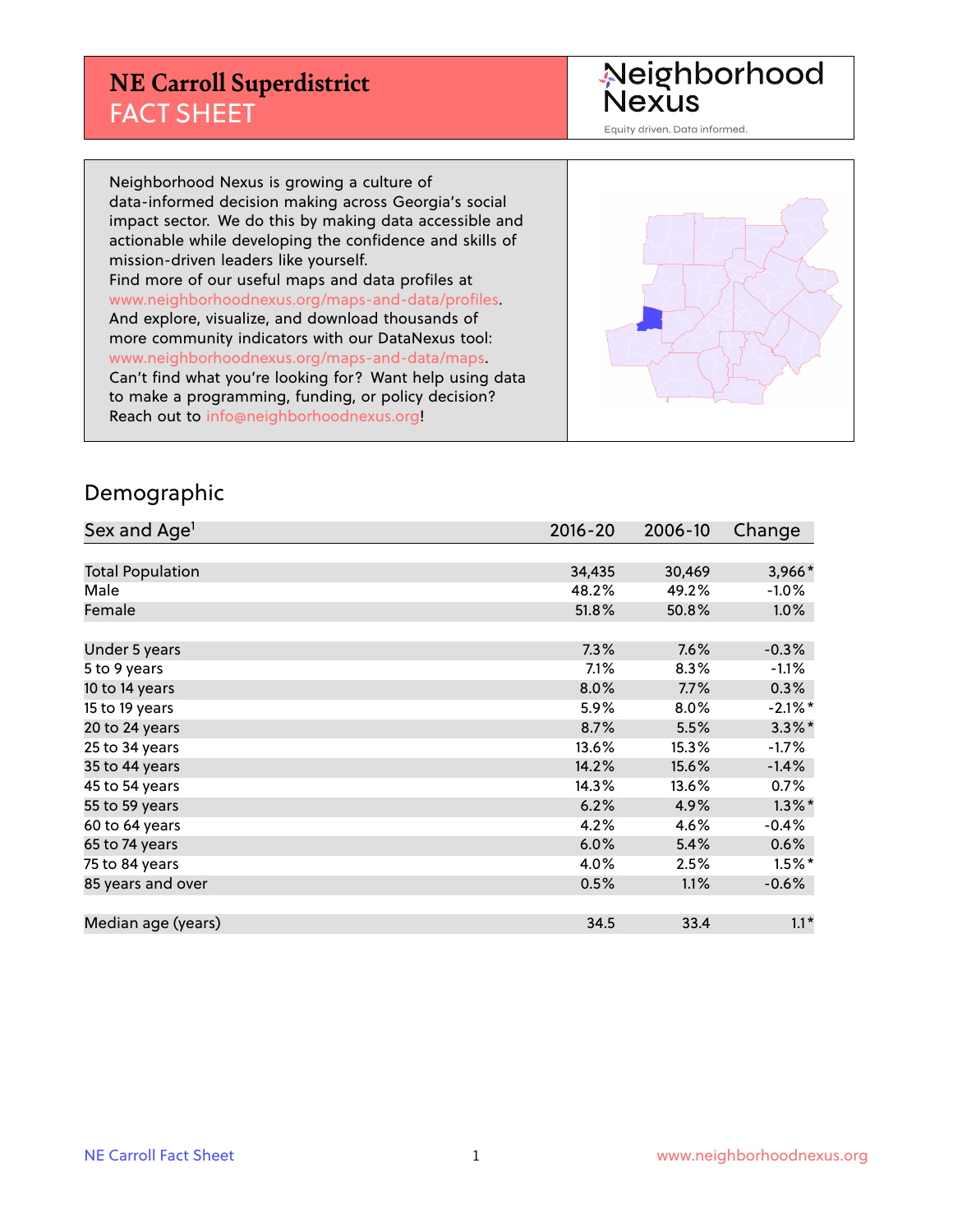# Demographic, continued...

| Race <sup>2</sup>                                            | $2016 - 20$ | 2006-10 | Change      |
|--------------------------------------------------------------|-------------|---------|-------------|
| Total population                                             | 34,435      | 30,469  | 3,966*      |
| One race                                                     | 96.7%       | 98.9%   | $-2.1\%$ *  |
| White                                                        | 69.9%       | 81.0%   | $-11.1\%$ * |
| <b>Black or African American</b>                             | 24.2%       | 15.4%   | 8.9%*       |
| American Indian and Alaska Native                            | 0.3%        | 0.2%    | 0.1%        |
| Asian                                                        | 1.2%        | 1.1%    | 0.0%        |
| Native Hawaiian and Other Pacific Islander                   | 0.0%        | 0.0%    | 0.0%        |
| Some other race                                              | 1.1%        | 1.2%    | $-0.1%$     |
| Two or more races                                            | 3.3%        | 1.1%    | $2.1\%$ *   |
| Race alone or in combination with other race(s) <sup>3</sup> | $2016 - 20$ | 2006-10 | Change      |
|                                                              |             |         |             |
| Total population                                             | 34,435      | 30,469  | 3,966*      |
| White                                                        | 73.0%       | 82.0%   | $-9.0\%$ *  |
| <b>Black or African American</b>                             | 25.1%       | 15.9%   | $9.2\%$ *   |
| American Indian and Alaska Native                            | 0.4%        | 0.7%    | $-0.2%$     |
| Asian                                                        | 1.5%        | 1.2%    | 0.3%        |
| Native Hawaiian and Other Pacific Islander                   | 0.1%        | 0.0%    | 0.1%        |
| Some other race                                              | 3.2%        | 1.3%    | $1.8\%$ *   |
|                                                              |             |         |             |
| Hispanic or Latino and Race <sup>4</sup>                     | $2016 - 20$ | 2006-10 | Change      |
|                                                              |             |         |             |
| <b>Total population</b>                                      | 34,435      | 30,469  | 3,966*      |
| Hispanic or Latino (of any race)                             | 5.4%        | 4.3%    | 1.2%        |
| Not Hispanic or Latino                                       | 94.6%       | 95.7%   | $-1.2%$     |
| White alone                                                  | 67.0%       | 77.9%   | $-10.9%$ *  |
| Black or African American alone                              | 23.8%       | 15.2%   | $8.6\%$ *   |
| American Indian and Alaska Native alone                      | 0.3%        | 0.2%    | 0.1%        |
| Asian alone                                                  | 1.2%        | 1.1%    | 0.0%        |
| Native Hawaiian and Other Pacific Islander alone             | 0.0%        | 0.0%    | 0.0%        |
| Some other race alone                                        | 0.8%        | 0.3%    | 0.5%        |
| Two or more races                                            | 1.4%        | 1.0%    | 0.4%        |
| U.S. Citizenship Status <sup>5</sup>                         | $2016 - 20$ | 2006-10 | Change      |
|                                                              |             |         |             |
| Foreign-born population                                      | 1,419       | 1,077   | 342         |
| Naturalized U.S. citizen                                     | 56.4%       | 34.0%   | 22.5%*      |
| Not a U.S. citizen                                           | 43.6%       | 66.0%   | $-22.5%$    |
| Citizen, Voting Age Population <sup>6</sup>                  | 2016-20     | 2006-10 | Change      |
| Citizen, 18 and over population                              | 24,776      | 21,457  | $3,319*$    |
| Male                                                         | 46.6%       | 47.8%   | $-1.2%$     |
| Female                                                       | 53.4%       | 52.2%   | 1.2%        |
|                                                              |             |         |             |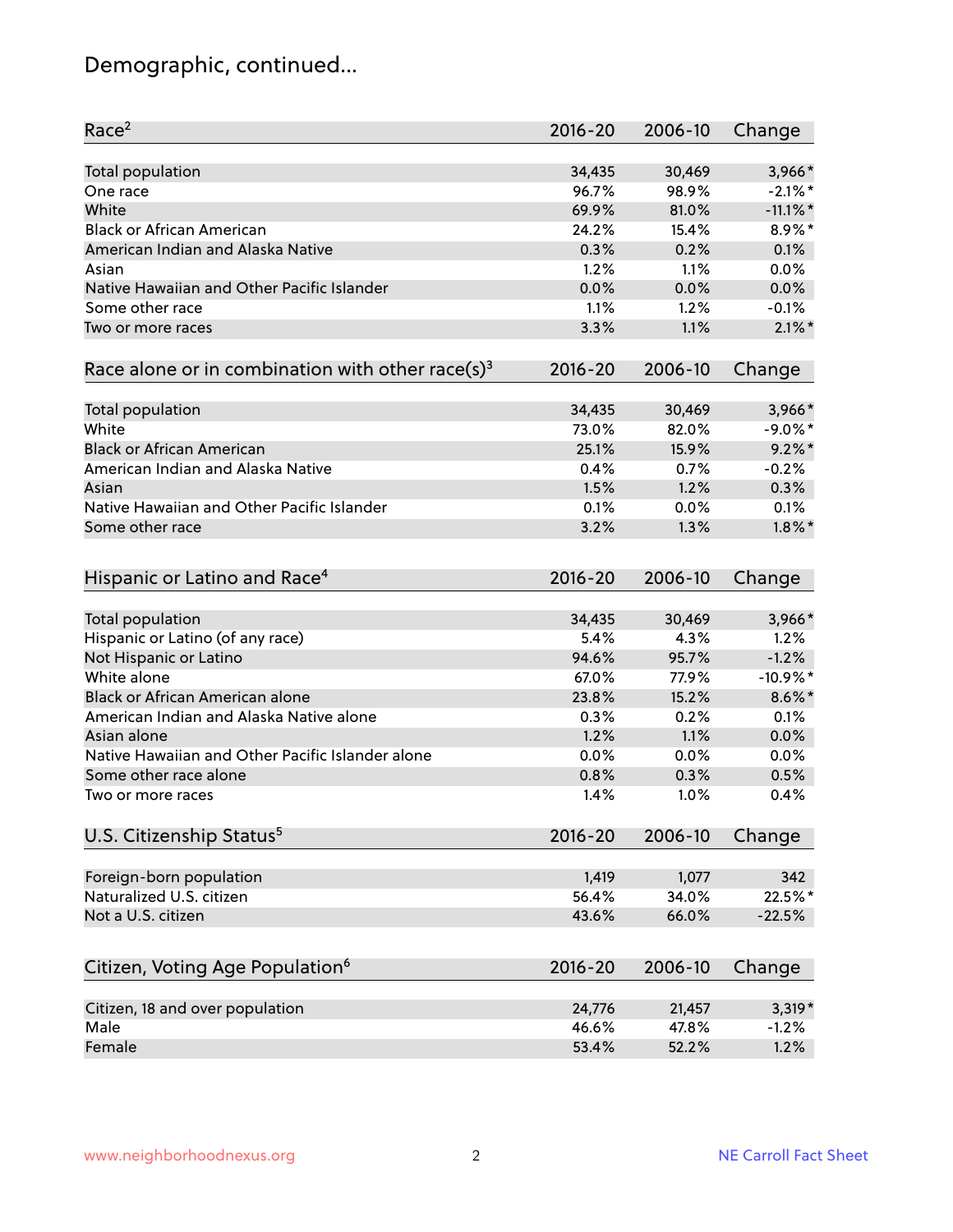#### Economic

| Income <sup>7</sup>                                 | 2016-20 | 2006-10 | Change     |
|-----------------------------------------------------|---------|---------|------------|
|                                                     |         |         |            |
| All households                                      | 11,768  | 10,938  | 830*       |
| Less than \$10,000                                  | 5.0%    | 6.6%    | $-1.6%$    |
| \$10,000 to \$14,999                                | 2.8%    | 5.2%    | $-2.4\%$ * |
| \$15,000 to \$24,999                                | 8.7%    | 10.8%   | $-2.1%$    |
| \$25,000 to \$34,999                                | 7.0%    | 9.9%    | $-2.9\%$ * |
| \$35,000 to \$49,999                                | 13.6%   | 17.3%   | $-3.7%$    |
| \$50,000 to \$74,999                                | 23.0%   | 24.3%   | $-1.3%$    |
| \$75,000 to \$99,999                                | 16.9%   | 14.9%   | 2.0%       |
| \$100,000 to \$149,999                              | 16.5%   | 8.8%    | $7.7\%$ *  |
| \$150,000 to \$199,999                              | 3.4%    | 1.3%    | $2.1\%$ *  |
| \$200,000 or more                                   | 3.0%    | 0.9%    | $2.2\%$ *  |
| Median household income (dollars)                   | 64,807  | 50,254  | 14,554*    |
| Mean household income (dollars)                     | 73,422  | 56,230  | 17,191*    |
| With earnings                                       | 83.9%   | 80.8%   | 3.0%       |
| Mean earnings (dollars)                             | 73,556  | 58,431  | $15,125*$  |
| <b>With Social Security</b>                         | 27.2%   | 25.2%   | 2.0%       |
| Mean Social Security income (dollars)               | 17,031  | 15,501  | $1,530*$   |
| With retirement income                              | 15.8%   | 12.9%   | $2.9\%*$   |
| Mean retirement income (dollars)                    | 24,754  | 17,694  | 7,060*     |
| With Supplemental Security Income                   | 7.3%    | 3.8%    | $3.5%$ *   |
| Mean Supplemental Security Income (dollars)         | 8,915   | 7,851   | 1,064      |
| With cash public assistance income                  | 3.1%    | 1.7%    | $1.3\%$ *  |
| Mean cash public assistance income (dollars)        | 2,931   | 2,603   | 329        |
| With Food Stamp/SNAP benefits in the past 12 months | 13.8%   | 10.8%   | 3.1%       |
|                                                     |         |         |            |
| Families                                            | 8,877   | 8,258   | $619*$     |
| Less than \$10,000                                  | 1.1%    | 5.3%    | $-4.2%$ *  |
| \$10,000 to \$14,999                                | 3.1%    | 2.7%    | 0.4%       |
| \$15,000 to \$24,999                                | 6.5%    | 9.2%    | $-2.8%$    |
| \$25,000 to \$34,999                                | 6.9%    | 9.9%    | $-3.0%$    |
| \$35,000 to \$49,999                                | 15.4%   | 16.2%   | $-0.8%$    |
| \$50,000 to \$74,999                                | 20.5%   | 26.7%   | $-6.3\%$ * |
| \$75,000 to \$99,999                                | 20.1%   | 16.5%   | 3.5%       |
| \$100,000 to \$149,999                              | 19.6%   | 10.8%   | $8.8\%$ *  |
| \$150,000 to \$199,999                              | 3.6%    | 1.3%    | 2.3%       |
| \$200,000 or more                                   | 3.2%    | 1.2%    | $2.1\%$ *  |
| Median family income (dollars)                      | 71,175  | 55,605  | 15,570*    |
| Mean family income (dollars)                        | 78,382  | 60,999  | 17,384*    |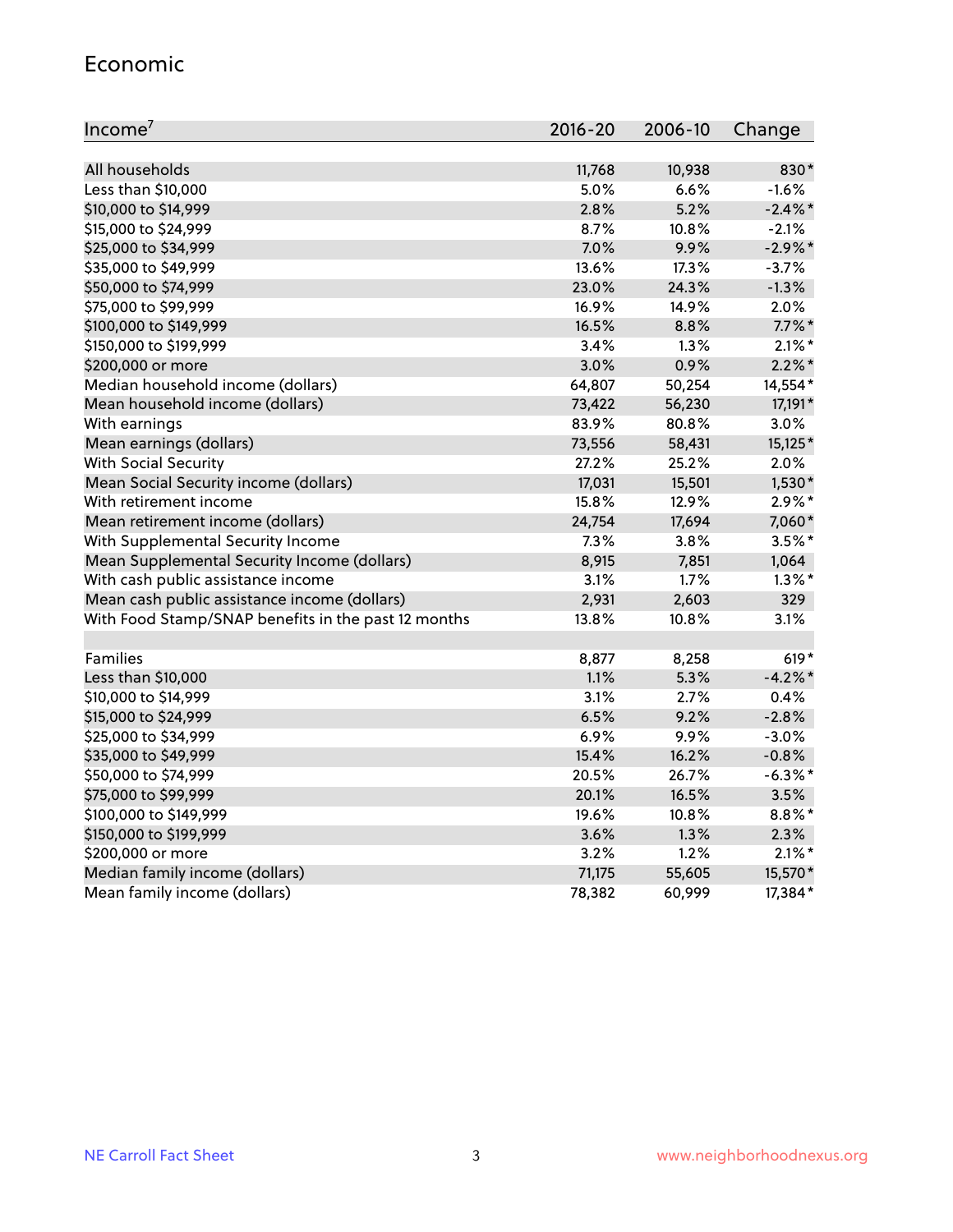### Economic, continued...

| Income, continued <sup>8</sup>                                        | $2016 - 20$ | 2006-10 | Change      |
|-----------------------------------------------------------------------|-------------|---------|-------------|
|                                                                       |             |         |             |
| Nonfamily households                                                  | 2,891       | 2,680   | 211         |
| Median nonfamily income (dollars)                                     | 40,973      | 29,406  | $11,567*$   |
| Mean nonfamily income (dollars)                                       | 39,434      | 37,178  | 2,256       |
| Median earnings for workers (dollars)                                 | 34,923      | 28,897  | $6,026*$    |
| Median earnings for male full-time, year-round workers                | 46,895      | 42,936  | 3,959*      |
| (dollars)                                                             |             |         |             |
| Median earnings for female full-time, year-round workers<br>(dollars) | 37,956      | 34,130  | 3,826*      |
| Per capita income (dollars)                                           | 26,581      | 20,288  | $6,294*$    |
|                                                                       |             |         |             |
| Families and People Below Poverty Level <sup>9</sup>                  | $2016 - 20$ | 2006-10 | Change      |
|                                                                       |             |         |             |
| <b>All families</b>                                                   | 8.2%        | 10.6%   | $-2.4%$     |
| With related children under 18 years                                  | 12.1%       | 14.3%   | $-2.2%$     |
| With related children under 5 years only                              | 5.9%        | 19.1%   | $-13.2%$    |
| Married couple families                                               | 6.9%        | 4.4%    | $2.4\%$ *   |
| With related children under 18 years                                  | 12.4%       | 5.3%    | 7.1%        |
| With related children under 5 years only                              | 1.7%        | 9.3%    | $-7.6%$     |
| Families with female householder, no husband present                  | 10.7%       | 35.9%   | $-25.3%$    |
| With related children under 18 years                                  | 10.8%       | 38.7%   | $-27.9%$ *  |
| With related children under 5 years only                              | 0.0%        | 42.3%   | $-42.3%$    |
| All people                                                            | 11.6%       | 12.9%   | $-1.3%$     |
| Under 18 years                                                        | 13.1%       | 16.4%   | $-3.3%$     |
| Related children under 18 years                                       | 13.1%       | 16.3%   | $-3.1%$     |
| Related children under 5 years                                        | 8.7%        | 23.7%   | $-15.0%$    |
| Related children 5 to 17 years                                        | 14.8%       | 13.4%   | 1.4%        |
| 18 years and over                                                     | 11.1%       | 11.6%   | $-0.5%$     |
|                                                                       |             |         |             |
| 18 to 64 years                                                        | 10.3%       | 11.2%   | $-0.8%$     |
| 65 years and over                                                     | 16.1%       | 14.7%   | 1.3%        |
| People in families                                                    | 10.2%       | 11.2%   | $-1.1%$     |
| Unrelated individuals 15 years and over                               | 20.7%       | 24.3%   | $-3.6%$     |
|                                                                       |             |         |             |
| Non-Hispanic white people                                             | 12.6%       | 10.8%   | 1.8%        |
| Black or African-American people                                      | 4.7%        | 22.4%   | $-17.7\%$ * |
| Asian people                                                          | 39.0%       | 0.0%    | 39.0%       |
| Hispanic or Latino people                                             | 24.3%       | 20.0%   | 4.3%        |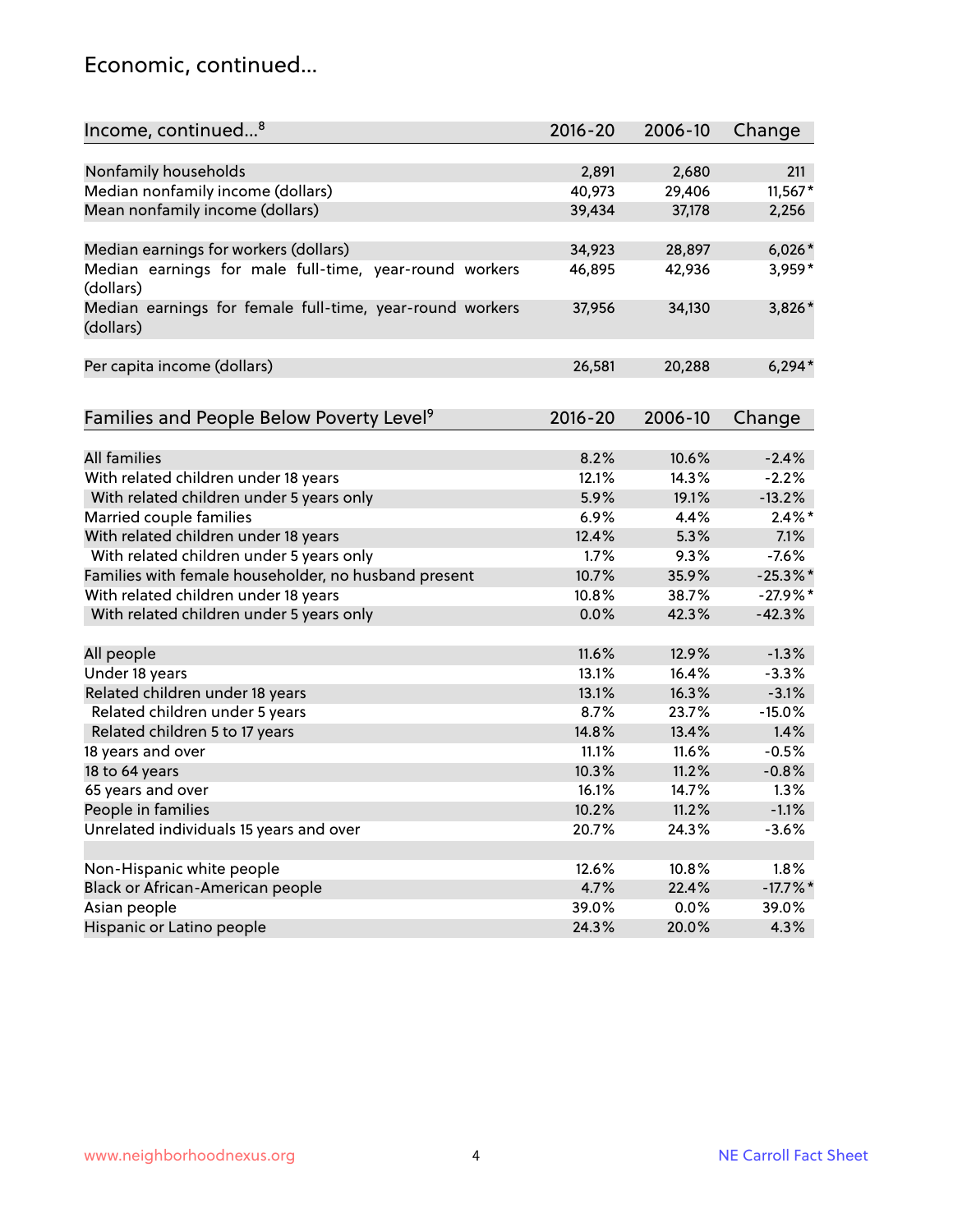## Employment

| Employment Status <sup>10</sup>                                             | $2016 - 20$ | 2006-10 | Change     |
|-----------------------------------------------------------------------------|-------------|---------|------------|
|                                                                             |             |         |            |
| Population 16 years and over                                                | 26,213      | 22,881  | 3,332*     |
| In labor force                                                              | 68.5%       | 67.6%   | 1.0%       |
| Civilian labor force                                                        | 68.5%       | 67.5%   | 1.0%       |
| Employed                                                                    | 64.6%       | 61.4%   | 3.2%       |
| Unemployed                                                                  | 3.9%        | 6.1%    | $-2.2%$    |
| <b>Armed Forces</b>                                                         | 0.0%        | 0.1%    | $-0.0%$    |
| Not in labor force                                                          | 31.5%       | 32.4%   | $-1.0%$    |
|                                                                             |             |         |            |
| Civilian labor force                                                        | 17,951      | 15,441  | $2,510*$   |
| <b>Unemployment Rate</b>                                                    | 5.7%        | 9.1%    | $-3.4%$    |
| Females 16 years and over                                                   | 13,902      | 11,937  | 1,965*     |
| In labor force                                                              | 63.2%       | 60.6%   | 2.5%       |
| Civilian labor force                                                        | 63.2%       | 60.6%   | 2.5%       |
| Employed                                                                    | 60.0%       | 55.6%   | 4.4%       |
|                                                                             |             |         |            |
| Own children of the householder under 6 years                               | 3,106       | 2,743   | 363        |
| All parents in family in labor force                                        | 71.0%       | 67.7%   | 3.3%       |
|                                                                             |             |         |            |
| Own children of the householder 6 to 17 years                               | 5,216       | 5,219   | $-3$       |
| All parents in family in labor force                                        | 71.9%       | 73.7%   | $-1.7%$    |
|                                                                             |             |         |            |
| Industry <sup>11</sup>                                                      | $2016 - 20$ | 2006-10 | Change     |
|                                                                             |             |         |            |
| Civilian employed population 16 years and over                              | 16,932      | 14,038  | 2,894*     |
| Agriculture, forestry, fishing and hunting, and mining                      | 1.1%        | 0.3%    | 0.7%       |
| Construction                                                                | 7.9%        | 9.6%    | $-1.7%$    |
| Manufacturing                                                               | 20.0%       | 13.2%   | $6.8\%$ *  |
| Wholesale trade                                                             | 3.5%        | 5.5%    | $-2.0%$    |
| Retail trade                                                                | 11.4%       | 12.5%   | $-1.1%$    |
| Transportation and warehousing, and utilities                               | 8.4%        | 7.4%    | 1.0%       |
| Information                                                                 | 1.9%        | 1.6%    | 0.2%       |
| Finance and insurance, and real estate and rental and leasing               | 3.3%        | 5.1%    | $-1.8%$    |
| Professional, scientific, and management, and administrative                | 7.5%        | 6.4%    | 1.1%       |
| and waste management services                                               |             |         |            |
| Educational services, and health care and social assistance                 | 20.0%       | 18.4%   | 1.5%       |
| Arts, entertainment, and recreation, and accommodation and<br>food services | 8.6%        | 11.2%   | $-2.6%$    |
| Other services, except public administration                                | 4.0%        | 4.3%    | $-0.3%$    |
| Public administration                                                       | 2.4%        | 4.4%    | $-2.0\%$ * |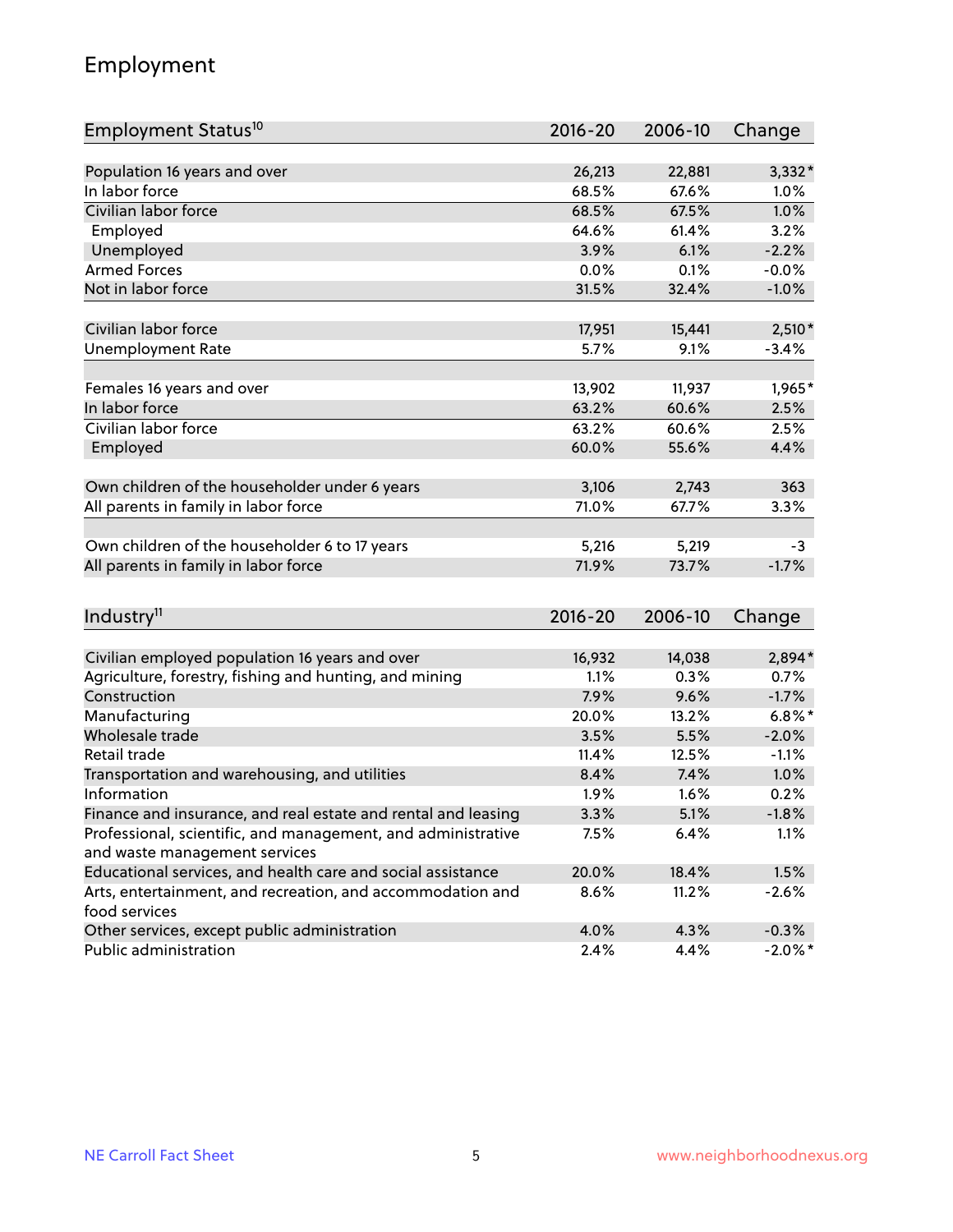# Employment, continued...

| Occupation <sup>12</sup>                                     | $2016 - 20$ | 2006-10 | Change     |
|--------------------------------------------------------------|-------------|---------|------------|
| Civilian employed population 16 years and over               | 16,932      | 14,038  | 2,894*     |
| Management, business, science, and arts occupations          | 29.5%       | 25.3%   | $4.2\%$ *  |
| Service occupations                                          | 13.8%       | 19.1%   | $-5.4\%$ * |
| Sales and office occupations                                 | 20.3%       | 24.5%   | $-4.2%$ *  |
| Natural<br>and<br>resources,<br>construction,<br>maintenance | 12.4%       | 12.6%   | $-0.2%$    |
| occupations                                                  |             |         |            |
| Production, transportation, and material moving occupations  | 24.0%       | 18.6%   | 5.5%*      |
| Class of Worker <sup>13</sup>                                | $2016 - 20$ | 2006-10 | Change     |
| Civilian employed population 16 years and over               | 16,932      | 14,038  | 2,894*     |
| Private wage and salary workers                              | 87.1%       | 79.4%   | 7.6%       |
| Government workers                                           | 9.4%        | 15.8%   | $-6.3\%$ * |
| Self-employed in own not incorporated business workers       | 3.1%        | 4.7%    | $-1.6%$    |
| Unpaid family workers                                        | 0.4%        | 0.1%    | 0.3%       |
| Job Flows <sup>14</sup>                                      | 2019        | 2010    | Change     |
|                                                              |             |         |            |
| Total Jobs in district                                       | 9,871       | 6,791   | 3,080      |
| Held by residents of district                                | 19.1%       | 19.3%   | $-0.2%$    |
| Held by non-residents of district                            | 80.9%       | 80.7%   | 0.2%       |
| Jobs by Industry Sector <sup>15</sup>                        | 2019        | 2010    | Change     |
| Total Jobs in district                                       | 9,871       | 6,791   | 3,080      |
| Goods Producing sectors                                      | 29.1%       | 25.6%   | 3.5%       |
| Trade, Transportation, and Utilities sectors                 | 23.8%       | 27.2%   | $-3.4%$    |
| All Other Services sectors                                   | 47.2%       | 47.2%   | $-0.1%$    |
|                                                              |             |         |            |
| Total Jobs in district held by district residents            | 1,889       | 1,314   | 575        |
| <b>Goods Producing sectors</b>                               | 26.6%       | 22.5%   | 4.1%       |
| Trade, Transportation, and Utilities sectors                 | 21.3%       | 20.2%   | 1.0%       |
| All Other Services sectors                                   | 52.1%       | 57.2%   | $-5.1%$    |
|                                                              |             |         |            |
| Jobs by Earnings <sup>16</sup>                               | 2019        | 2010    | Change     |
| Total Jobs in district                                       | 9,871       | 6,791   | 3,080      |
| Jobs with earnings \$1250/month or less                      | 22.6%       | 27.8%   | $-5.2%$    |
| Jobs with earnings \$1251/month to \$3333/month              | 35.5%       | 41.3%   | $-5.8%$    |
| Jobs with earnings greater than \$3333/month                 | 41.9%       | 30.9%   | 10.9%      |
|                                                              |             |         |            |
| Total Jobs in district held by district residents            | 1,889       | 1,314   | 575        |
| Jobs with earnings \$1250/month or less                      | 26.3%       | 34.2%   | $-7.9%$    |
| Jobs with earnings \$1251/month to \$3333/month              | 39.0%       | 43.2%   | $-4.3%$    |
| Jobs with earnings greater than \$3333/month                 | 34.7%       | 22.6%   | 12.1%      |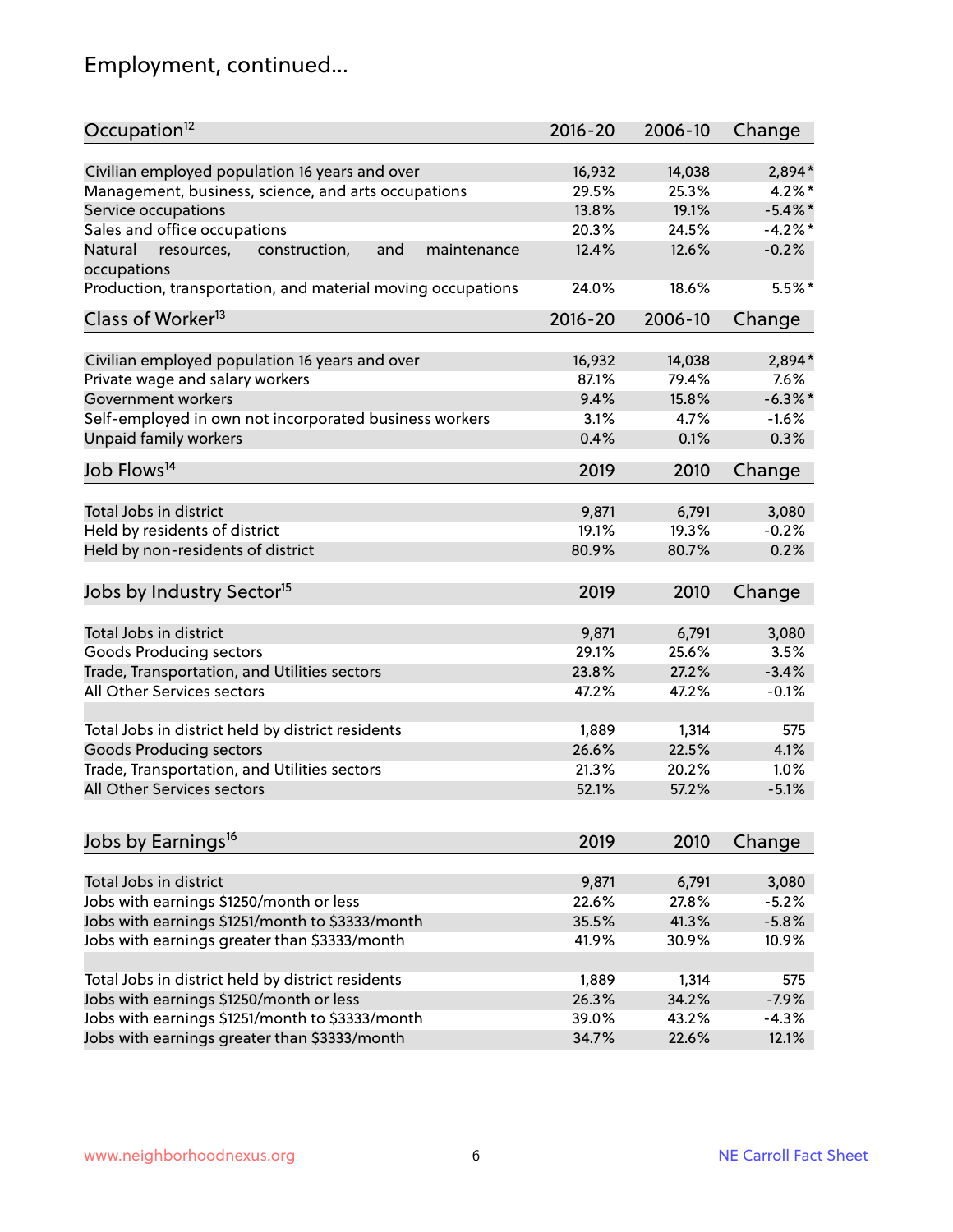# Employment, continued...

| Jobs by Age of Worker <sup>17</sup>               | 2019  | 2010  | Change  |
|---------------------------------------------------|-------|-------|---------|
|                                                   |       |       |         |
| Total Jobs in district                            | 9,871 | 6,791 | 3,080   |
| Jobs with workers age 29 or younger               | 25.9% | 25.5% | 0.3%    |
| Jobs with workers age 30 to 54                    | 55.7% | 58.6% | $-2.9%$ |
| Jobs with workers age 55 or older                 | 18.4% | 15.8% | 2.6%    |
|                                                   |       |       |         |
| Total Jobs in district held by district residents | 1,889 | 1.314 | 575     |
| Jobs with workers age 29 or younger               | 27.4% | 26.4% | 1.0%    |
| Jobs with workers age 30 to 54                    | 54.6% | 56.6% | $-2.0%$ |
| Jobs with workers age 55 or older                 | 18.0% | 17.0% | 1.0%    |
|                                                   |       |       |         |

#### Education

| School Enrollment <sup>18</sup>                | $2016 - 20$ | 2006-10 | Change     |
|------------------------------------------------|-------------|---------|------------|
|                                                |             |         |            |
| Population 3 years and over enrolled in school | 8,709       | 8,295   | 414        |
| Nursery school, preschool                      | 8.1%        | 5.8%    | 2.3%       |
| Kindergarten                                   | 6.0%        | 7.7%    | $-1.7%$    |
| Elementary school (grades 1-8)                 | 45.8%       | 45.3%   | 0.5%       |
| High school (grades 9-12)                      | 21.9%       | 22.0%   | $-0.1%$    |
| College or graduate school                     | 18.2%       | 19.1%   | $-0.9%$    |
| Educational Attainment <sup>19</sup>           | $2016 - 20$ | 2006-10 | Change     |
|                                                |             |         |            |
| Population 25 years and over                   | 21,665      | 19,176  | $2,489*$   |
| Less than 9th grade                            | 3.6%        | 5.8%    | $-2.2%$    |
| 9th to 12th grade, no diploma                  | 10.4%       | 15.2%   | $-4.8\%$ * |
| High school graduate (includes equivalency)    | 35.1%       | 36.2%   | $-1.1%$    |
| Some college, no degree                        | 25.5%       | 23.0%   | 2.5%       |
| Associate's degree                             | 7.6%        | 5.6%    | $2.1\%$ *  |
| Bachelor's degree                              | 11.9%       | 9.1%    | $2.8\%$ *  |
| Graduate or professional degree                | 5.9%        | 5.1%    | $0.9\%$    |
|                                                |             |         |            |
| Percent high school graduate or higher         | 86.0%       | 78.9%   | $7.0\%$ *  |
| Percent bachelor's degree or higher            | 17.8%       | 14.2%   | $3.6\%$ *  |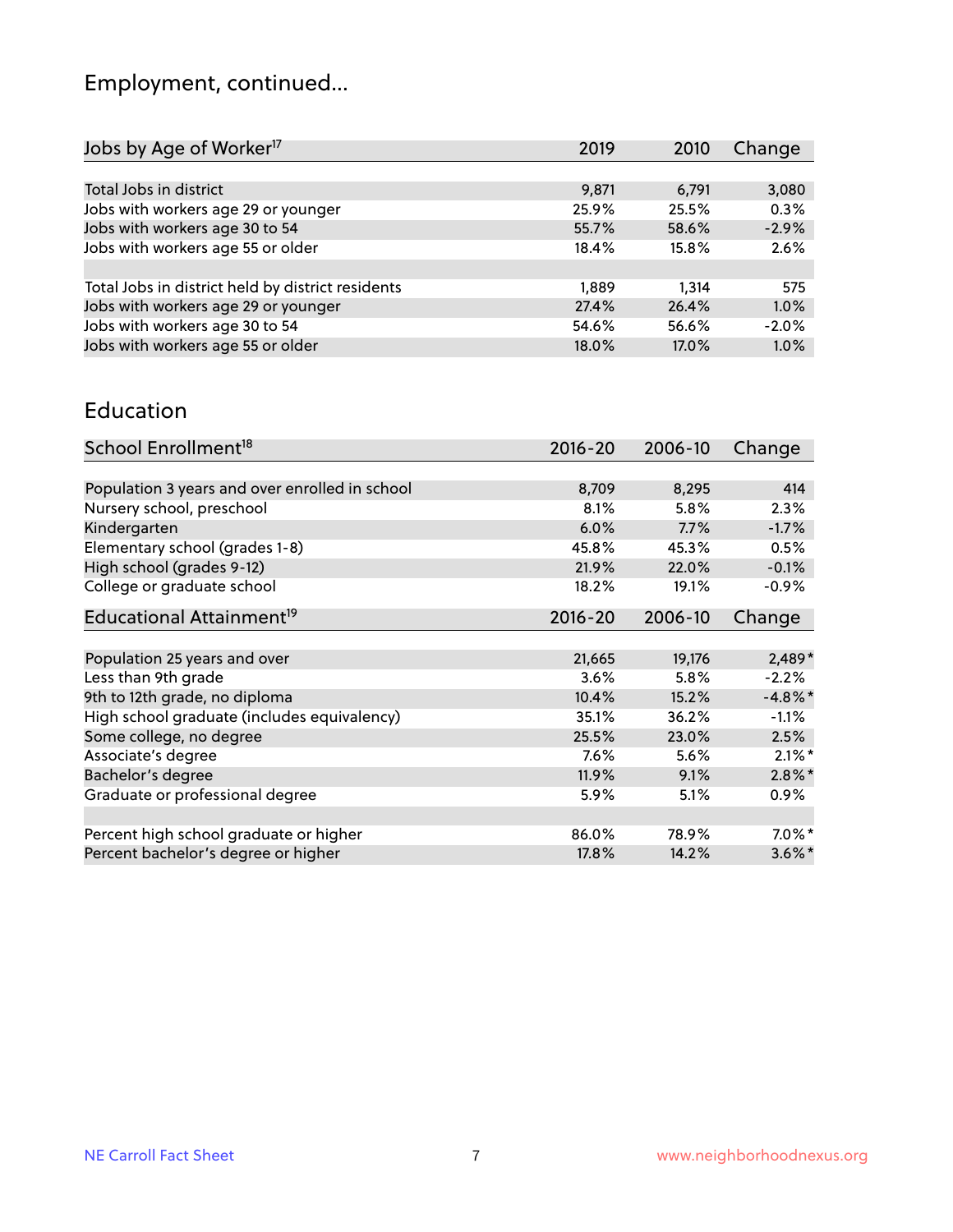## Housing

| Households by Type <sup>20</sup>                     | 2016-20         | 2006-10         | Change       |
|------------------------------------------------------|-----------------|-----------------|--------------|
|                                                      |                 |                 |              |
| <b>Total households</b>                              | 11,768          | 10,938          | 830*         |
| Family households (families)                         | 75.4%           | 75.5%           | $-0.1%$      |
| With own children under 18 years                     | 33.6%           | 38.0%           | $-4.5%$      |
| Married-couple family                                | 48.1%           | 54.9%           | $-6.8\%$ *   |
| With own children of the householder under 18 years  | 19.4%           | 25.7%           | $-6.4\%$ *   |
| Male householder, no wife present, family            | 7.3%            | 5.4%            | 1.9%         |
| With own children of the householder under 18 years  | 3.8%            | 2.5%            | 1.3%         |
| Female householder, no husband present, family       | 20.0%           | 15.2%           | 4.8%*        |
| With own children of the householder under 18 years  | 10.4%           | 9.8%            | 0.6%         |
| Nonfamily households                                 | 24.6%           | 24.5%           | 0.1%         |
| Householder living alone                             | 19.0%           | 19.8%           | $-0.8%$      |
| 65 years and over                                    | 7.5%            | 6.4%            | 1.2%         |
|                                                      |                 |                 |              |
| Households with one or more people under 18 years    | 40.6%           | 42.4%           | $-1.8%$      |
| Households with one or more people 65 years and over | 24.3%           | 18.4%           | 5.9%*        |
| Average household size                               | 2.93            | 2.79            | $0.14*$      |
| Average family size                                  | 3.31            | 3.20            | 0.11         |
|                                                      |                 |                 |              |
| Housing Occupancy <sup>21</sup>                      | $2016 - 20$     | 2006-10         | Change       |
|                                                      |                 |                 |              |
| Total housing units                                  | 12,800<br>91.9% | 12,452<br>87.8% | 348<br>4.1%* |
| Occupied housing units                               |                 | 12.2%           |              |
| Vacant housing units                                 | 8.1%            |                 | $-4.1\%$ *   |
| Homeowner vacancy rate                               | 1.5             | 3.1             | $-1.6$       |
| Rental vacancy rate                                  | 1.3             | 10.0            | $-8.7$       |
|                                                      |                 |                 |              |
| Units in Structure <sup>22</sup>                     | $2016 - 20$     | 2006-10         | Change       |
|                                                      |                 |                 |              |
| Total housing units                                  | 12,800          | 12,452          | 348          |
| 1-unit, detached                                     | 75.6%           | 75.4%           | 0.2%         |
| 1-unit, attached                                     | 2.8%            | 2.6%            | 0.2%         |
| 2 units                                              | 2.1%            | 1.8%            | 0.4%         |
| 3 or 4 units                                         | 1.9%            | 3.4%            | $-1.5%$      |
| 5 to 9 units                                         | 2.0%            | 2.0%            | $-0.0%$      |
| 10 to 19 units                                       | 1.4%            | 2.0%            | $-0.6%$      |
| 20 or more units                                     | 1.7%            | 1.6%            | 0.1%         |
| Mobile home                                          | 12.5%           | 11.2%           | 1.4%         |
| Boat, RV, van, etc.                                  | 0.0%            | 0.0%            | 0.0%         |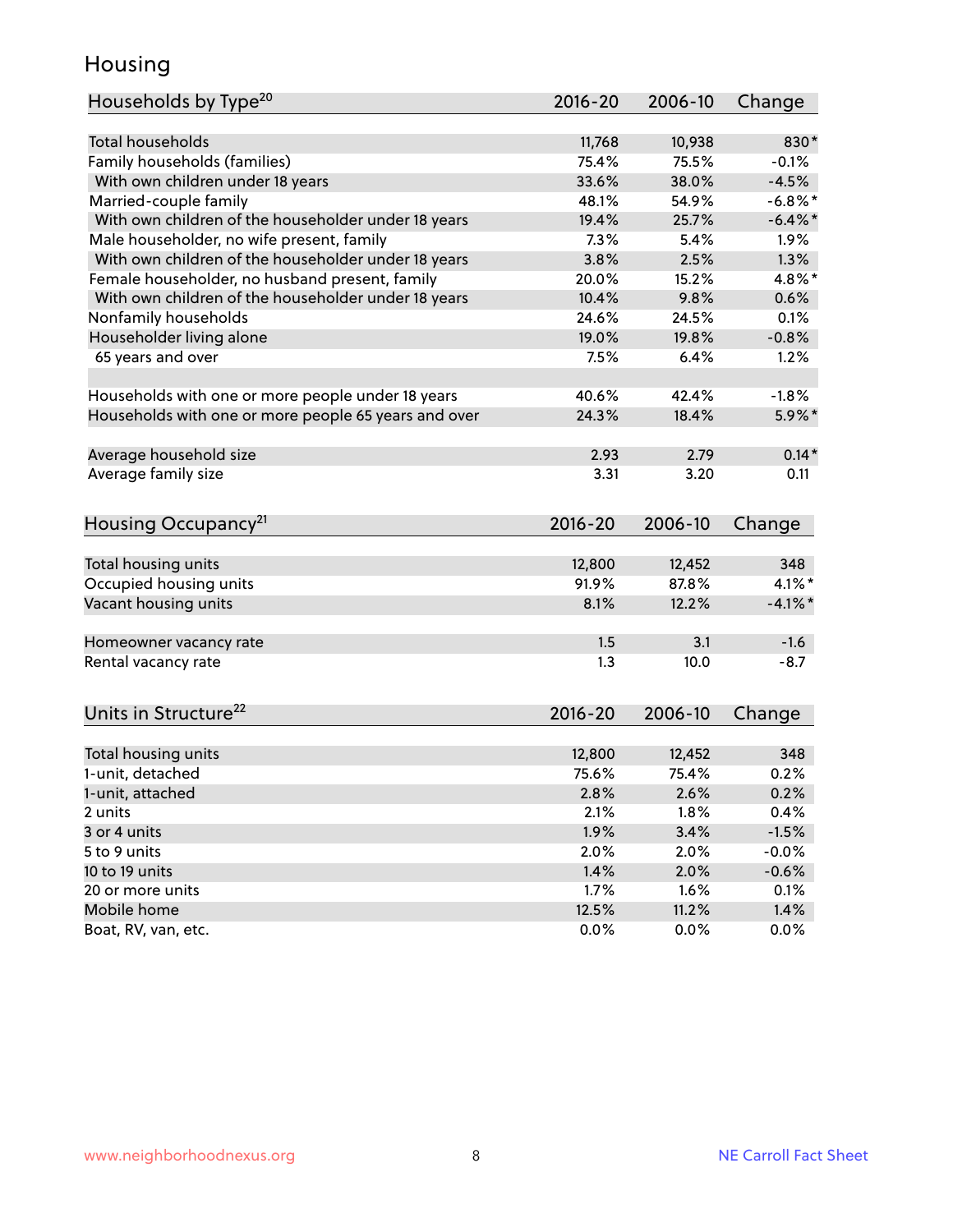## Housing, Continued...

| Year Structure Built <sup>23</sup>             | 2016-20     | 2006-10 | Change     |
|------------------------------------------------|-------------|---------|------------|
| Total housing units                            | 12,800      | 12,452  | 348        |
| Built 2014 or later                            | 2.8%        | (X)     | (X)        |
| Built 2010 to 2013                             | 0.7%        | (X)     | (X)        |
| Built 2000 to 2009                             | 39.4%       | 42.8%   | $-3.4%$    |
|                                                |             |         |            |
| Built 1990 to 1999                             | 22.5%       | 19.5%   | 2.9%       |
| Built 1980 to 1989                             | 10.4%       | 10.2%   | 0.2%       |
| Built 1970 to 1979                             | 11.4%       | 9.7%    | 1.7%       |
| Built 1960 to 1969                             | 6.3%        | 5.3%    | 1.0%       |
| Built 1950 to 1959                             | 2.8%        | 5.1%    | $-2.4\%$ * |
| Built 1940 to 1949                             | 0.9%        | 2.2%    | $-1.2%$    |
| Built 1939 or earlier                          | 2.9%        | 5.2%    | $-2.3%$    |
| Housing Tenure <sup>24</sup>                   | $2016 - 20$ | 2006-10 | Change     |
| Occupied housing units                         | 11,768      | 10,938  | 830*       |
| Owner-occupied                                 | 69.2%       | 75.3%   | $-6.2%$ *  |
| Renter-occupied                                | 30.8%       | 24.7%   | $6.2\% *$  |
|                                                |             |         |            |
| Average household size of owner-occupied unit  | 2.96        | 2.80    | 0.16       |
| Average household size of renter-occupied unit | 2.85        | 2.75    | 0.10       |
| Residence 1 Year Ago <sup>25</sup>             | 2016-20     | 2006-10 | Change     |
|                                                |             |         |            |
| Population 1 year and over                     | 34,015      | 30,112  | $3,903*$   |
| Same house                                     | 82.2%       | 81.8%   | 0.3%       |
| Different house in the U.S.                    | 17.7%       | 17.7%   | 0.0%       |
| Same county                                    | 6.1%        | 9.3%    | $-3.2%$    |
| Different county                               | 11.6%       | 8.3%    | $3.3\%$ *  |
| Same state                                     | 6.8%        | 5.9%    | 0.9%       |
| Different state                                | 4.8%        | 2.4%    | $2.4\%$ *  |
| Abroad                                         | 0.1%        | 0.5%    | $-0.3%$    |
| Value of Housing Unit <sup>26</sup>            | 2016-20     | 2006-10 | Change     |
|                                                |             |         |            |
| Owner-occupied units                           | 8,140       | 8,240   | $-100$     |
| Less than \$50,000                             | 6.6%        | 7.7%    | $-1.1%$    |
| \$50,000 to \$99,999                           | 13.8%       | 18.8%   | $-5.0\%$ * |
| \$100,000 to \$149,999                         | 34.6%       | 35.8%   | $-1.3%$    |
| \$150,000 to \$199,999                         | 23.3%       | 22.6%   | 0.7%       |
| \$200,000 to \$299,999                         | 12.2%       | 8.2%    | 4.0%*      |
| \$300,000 to \$499,999                         | 8.9%        | 5.4%    | $3.6\%$ *  |
| \$500,000 to \$999,999                         | 0.7%        | 1.5%    | $-0.8%$    |
| \$1,000,000 or more                            | 0.0%        | 0.1%    | $-0.1%$    |
| Median (dollars)                               | 142,474     | 129,011 | 13,463*    |
| Mortgage Status <sup>27</sup>                  | 2016-20     | 2006-10 | Change     |
|                                                |             |         |            |
| Owner-occupied units                           | 8,140       | 8,240   | $-100$     |
| Housing units with a mortgage                  | 69.0%       | 75.1%   | $-6.1\%$ * |
| Housing units without a mortgage               | 31.0%       | 24.9%   | $6.1\%$ *  |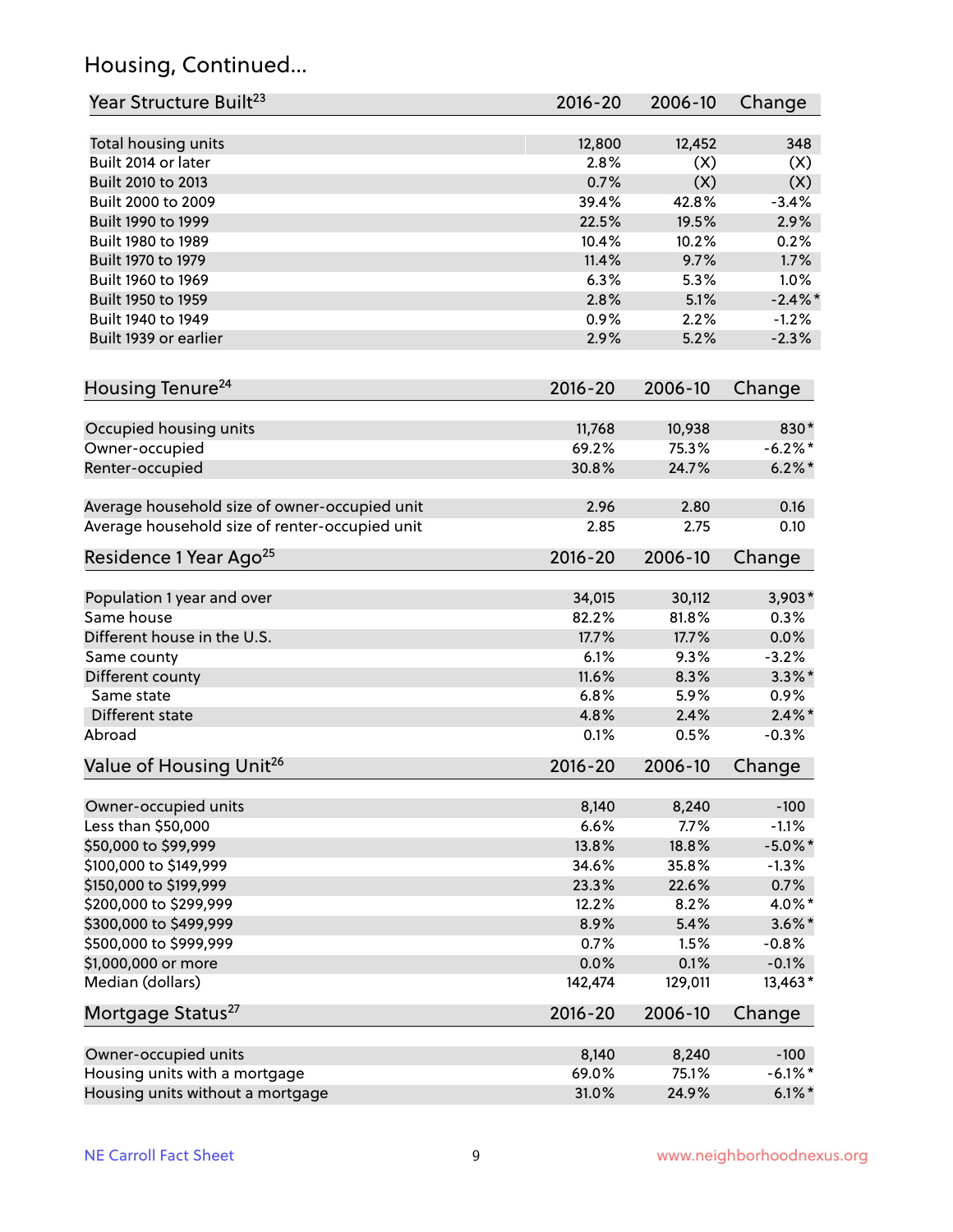## Housing, Continued...

| Selected Monthly Owner Costs <sup>28</sup>                                            | 2016-20     | 2006-10 | Change      |
|---------------------------------------------------------------------------------------|-------------|---------|-------------|
| Housing units with a mortgage                                                         | 5,614       | 6,186   | $-572*$     |
| Less than \$300                                                                       | 0.0%        | 0.0%    | 0.0%        |
| \$300 to \$499                                                                        | 1.2%        | 2.2%    | $-1.0%$     |
| \$500 to \$999                                                                        | 28.9%       | 29.2%   | $-0.3%$     |
| \$1,000 to \$1,499                                                                    | 46.3%       | 43.9%   | 2.5%        |
| \$1,500 to \$1,999                                                                    | 19.9%       | 18.2%   | 1.7%        |
| \$2,000 to \$2,999                                                                    | 3.4%        | 4.9%    | $-1.5%$     |
| \$3,000 or more                                                                       | 0.3%        | 1.6%    | $-1.3%$     |
| Median (dollars)                                                                      | 1,172       | 1,176   | $-4$        |
| Housing units without a mortgage                                                      | 2,526       | 2,054   | 472*        |
| Less than \$150                                                                       | 1.9%        | 2.6%    | $-0.7%$     |
| \$150 to \$249                                                                        | 23.2%       | 22.1%   | 1.1%        |
| \$250 to \$349                                                                        | 31.5%       | 38.6%   | $-7.1%$     |
| \$350 to \$499                                                                        | 27.2%       | 24.7%   | 2.4%        |
| \$500 to \$699                                                                        | 11.6%       | 7.2%    | 4.4%        |
| \$700 or more                                                                         | 4.6%        | 4.7%    | $-0.1%$     |
| Median (dollars)                                                                      | 336         | 318     | $18*$       |
| Selected Monthly Owner Costs as a Percentage of<br>Household Income <sup>29</sup>     | $2016 - 20$ | 2006-10 | Change      |
| Housing units with a mortgage (excluding units where<br>SMOCAPI cannot be computed)   | 5,582       | 6,164   | $-582$      |
| Less than 20.0 percent                                                                | 50.0%       | 35.1%   | 14.9%*      |
| 20.0 to 24.9 percent                                                                  | 15.7%       | 16.7%   | $-1.0%$     |
| 25.0 to 29.9 percent                                                                  | 9.9%        | 12.6%   | $-2.6%$     |
| 30.0 to 34.9 percent                                                                  | 3.1%        | 7.8%    | $-4.7\%$ *  |
| 35.0 percent or more                                                                  | 21.2%       | 27.8%   | $-6.6\%$ *  |
| Not computed                                                                          | 32          | 22      | 10          |
| Housing unit without a mortgage (excluding units where<br>SMOCAPI cannot be computed) | 2,526       | 1,970   | 556         |
| Less than 10.0 percent                                                                | 70.3%       | 42.5%   | 27.8%*      |
| 10.0 to 14.9 percent                                                                  | 13.7%       | 23.8%   | $-10.1\%$ * |
| 15.0 to 19.9 percent                                                                  | 5.3%        | 7.8%    | $-2.5%$     |
| 20.0 to 24.9 percent                                                                  | 2.1%        | 6.2%    | $-4.1\%$ *  |
| 25.0 to 29.9 percent                                                                  | 0.4%        | 4.9%    | $-4.5%$     |
| 30.0 to 34.9 percent                                                                  | 1.9%        | 3.0%    | $-1.1%$     |
| 35.0 percent or more                                                                  | 6.4%        | 11.9%   | $-5.5%$     |
| Not computed                                                                          | $\pmb{0}$   | 84      | $-84$       |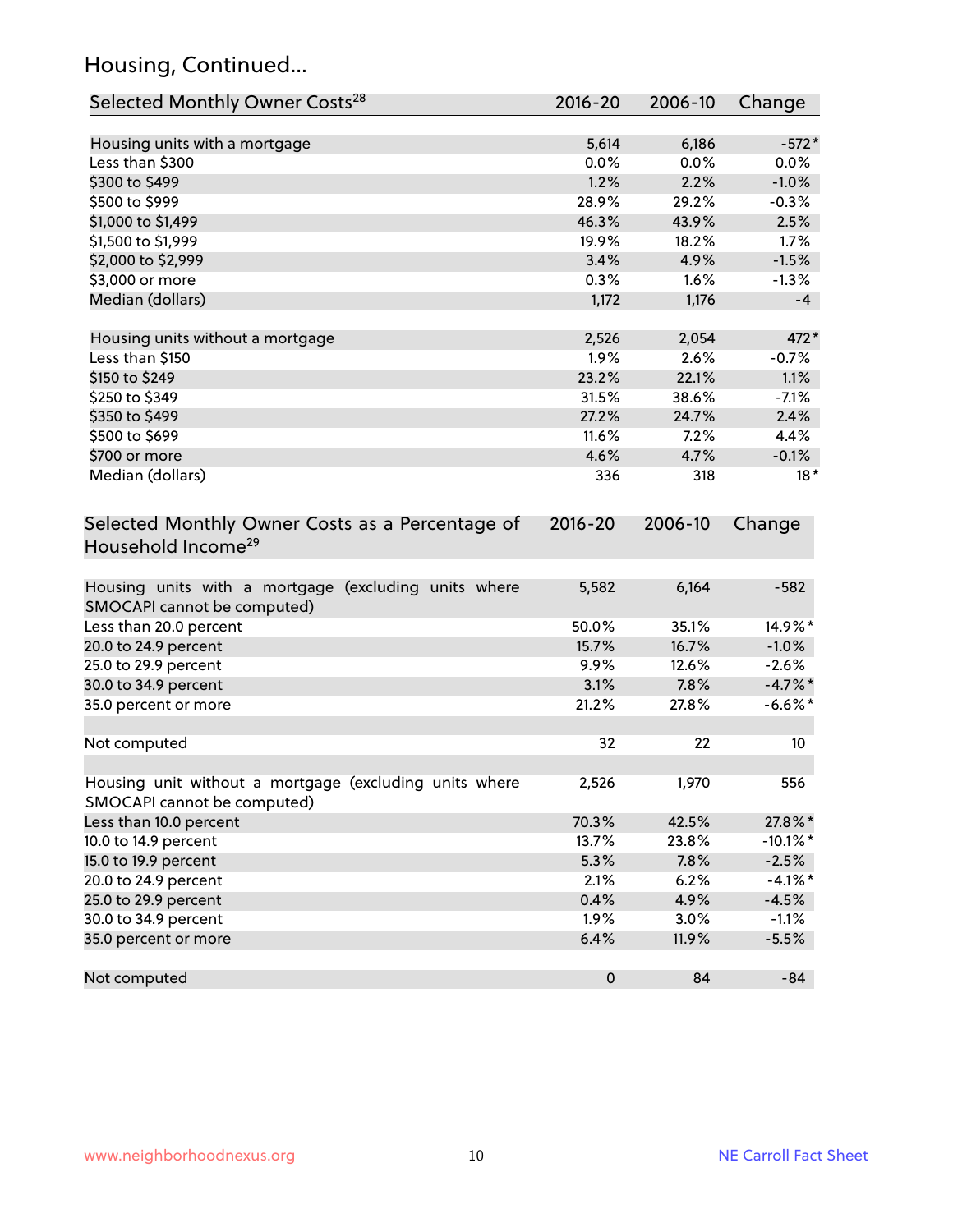## Housing, Continued...

| Gross Rent <sup>30</sup>                                                       | 2016-20 | 2006-10 | Change      |
|--------------------------------------------------------------------------------|---------|---------|-------------|
| Occupied units paying rent                                                     | 3,372   | 2,549   | 823*        |
| Less than \$200                                                                | 2.1%    | 0.4%    | 1.7%        |
| \$200 to \$499                                                                 | 5.8%    | 10.3%   | $-4.4%$     |
| \$500 to \$749                                                                 | 8.3%    | 29.2%   | $-20.9%$ *  |
| \$750 to \$999                                                                 | 27.3%   | 39.5%   | $-12.3\%$ * |
| \$1,000 to \$1,499                                                             | 53.0%   | 18.3%   | 34.7%*      |
| \$1,500 to \$1,999                                                             | 2.9%    | 2.2%    | 0.7%        |
| \$2,000 or more                                                                | 0.5%    | 0.0%    | 0.5%        |
| Median (dollars)                                                               | 1,052   | 866     | $185*$      |
| No rent paid                                                                   | 256     | 149     | 107         |
| Gross Rent as a Percentage of Household Income <sup>31</sup>                   | 2016-20 | 2006-10 | Change      |
| Occupied units paying rent (excluding units where GRAPI<br>cannot be computed) | 3,343   | 2,549   | 794*        |
| Less than 15.0 percent                                                         | 15.7%   | 12.0%   | 3.7%        |
| 15.0 to 19.9 percent                                                           | 28.4%   | 23.6%   | 4.8%        |
| 20.0 to 24.9 percent                                                           | 15.5%   | 7.8%    | $7.7\%$ *   |
| 25.0 to 29.9 percent                                                           | 7.1%    | 8.4%    | $-1.3%$     |
| 30.0 to 34.9 percent                                                           | 5.3%    | 6.7%    | $-1.4%$     |
| 35.0 percent or more                                                           | 28.1%   | 41.5%   | $-13.5\%$ * |
| Not computed                                                                   | 285     | 149     | 136         |
| Transportation                                                                 |         |         |             |
| Commuting to Work <sup>32</sup>                                                | 2016-20 | 2006-10 | Change      |
| Workers 16 years and over                                                      | 16,702  | 13,588  | $3,114*$    |
| Car, truck, or van - drove alone                                               | 79.6%   | 79.6%   | $-0.0%$     |
| Car, truck, or van - carpooled                                                 | 12.6%   | 13.9%   | $-1.3%$     |
| Public transportation (excluding taxicab)                                      | 0.5%    | 0.4%    | 0.1%        |
| Walked                                                                         | 0.0%    | 0.7%    | $-0.7%$ *   |
| Other means                                                                    | 1.6%    | 3.8%    | $-2.1\%$ *  |
| Worked at home                                                                 | 5.7%    | 1.6%    | 4.1%*       |
| Mean travel time to work (minutes)                                             | 34.7    | 32.1    | $2.6*$      |
| Vehicles Available <sup>33</sup>                                               | 2016-20 | 2006-10 | Change      |
| Occupied housing units                                                         | 11,768  | 10,938  | 830*        |
| No vehicles available                                                          | 1.7%    | 4.7%    | $-3.0\%$ *  |
| 1 vehicle available                                                            | 27.7%   | 27.9%   | $-0.2%$     |
| 2 vehicles available                                                           | 43.2%   | 39.4%   | 3.8%        |
| 3 or more vehicles available                                                   | 27.3%   | 27.9%   | $-0.6%$     |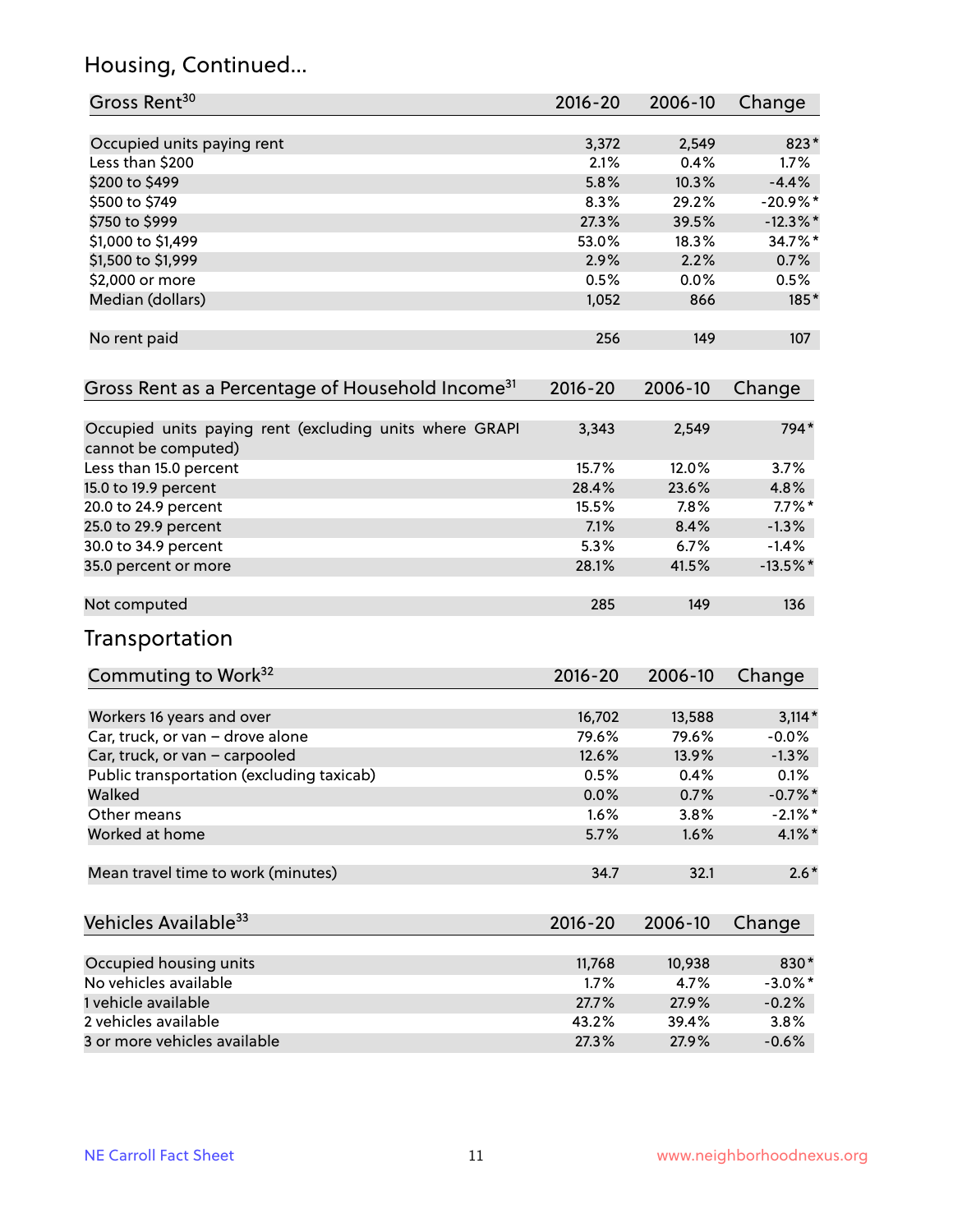### Health

| Health Insurance coverage <sup>34</sup> | 2016-20 |
|-----------------------------------------|---------|
|-----------------------------------------|---------|

| Civilian Noninstitutionalized Population                | 34,423 |
|---------------------------------------------------------|--------|
| With health insurance coverage                          | 85.3%  |
| With private health insurance coverage                  | 64.6%  |
| With public health coverage                             | 31.3%  |
| No health insurance coverage                            | 14.7%  |
| Civilian Noninstitutionalized Population Under 19 years | 9,362  |
| No health insurance coverage                            | 3.3%   |
| Civilian Noninstitutionalized Population 19 to 64 years | 21,469 |
| In labor force:                                         | 17,203 |
| Employed:                                               | 16,202 |
| With health insurance coverage                          | 80.6%  |
| With private health insurance coverage                  | 76.4%  |
| With public coverage                                    | 7.7%   |
| No health insurance coverage                            | 19.4%  |
| Unemployed:                                             | 1,001  |
| With health insurance coverage                          | 62.4%  |
| With private health insurance coverage                  | 47.9%  |
| With public coverage                                    | 14.6%  |
| No health insurance coverage                            | 37.6%  |
| Not in labor force:                                     | 4,266  |
| With health insurance coverage                          | 71.7%  |
| With private health insurance coverage                  | 39.5%  |
| With public coverage                                    | 38.9%  |
| No health insurance coverage                            | 28.3%  |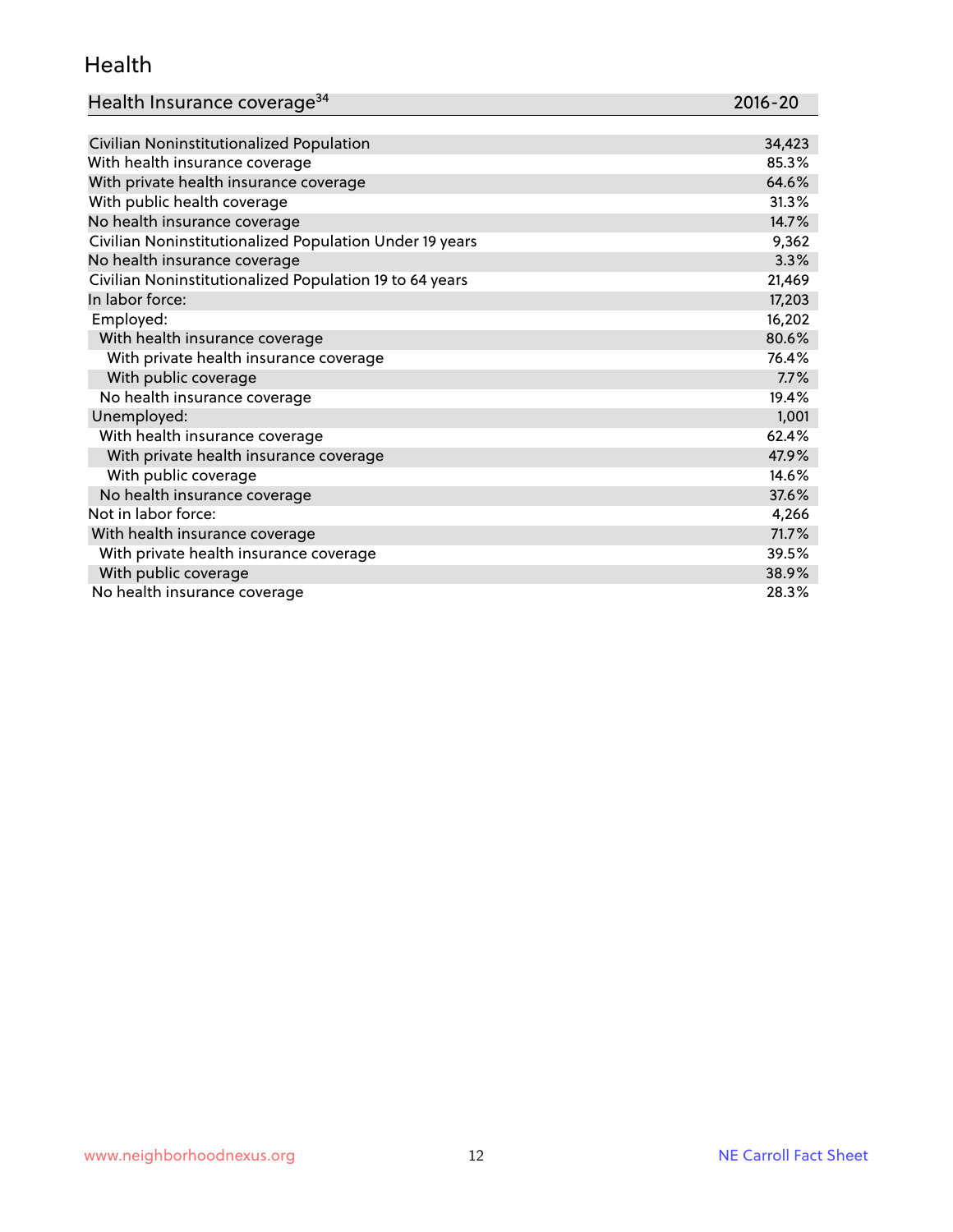## Employment Forecasts

| Forecast Employment by Sector <sup>35</sup>      | 2030           | 2020   | Change   |
|--------------------------------------------------|----------------|--------|----------|
|                                                  |                |        |          |
| <b>All Sectors</b>                               | 11,914         | 11,376 | 4.7%     |
| Goods Producing                                  | 2,111          | 2,465  | $-14.4%$ |
| Agriculture, forestry, fishing and hunting       | 9              | 14     | $-35.7%$ |
| Mining                                           | 99             | 88     | 12.5%    |
| Construction                                     | 608            | 697    | $-12.8%$ |
| Manufacturing                                    | 1,395          | 1,666  | $-16.3%$ |
| <b>Service Providing</b>                         | 2,985          | 2,432  | 22.7%    |
| Wholesale trade                                  | 1,325          | 900    | 47.2%    |
| Retail trade                                     | 1,237          | 1,164  | 6.3%     |
| Transportation and warehousing                   | 421            | 364    | 15.7%    |
| <b>Utilities</b>                                 | $\overline{2}$ | 4      | $-50.0%$ |
| Information                                      | 77             | 79     | $-2.5%$  |
| <b>Financial activities</b>                      | 836            | 863    | $-3.1%$  |
| Finance and insurance                            | 545            | 556    | $-2.0%$  |
| Real estate and rental and leasing               | 291            | 307    | $-5.2%$  |
| Professional and business services               | 349            | 383    | $-8.9%$  |
| Professional, scientific, and technical services | 257            | 280    | $-8.2%$  |
| Management of companies and enterprises          | 92             | 103    | $-10.7%$ |
| <b>Education and health services</b>             | 2,881          | 2,574  | 11.9%    |
| <b>Education services</b>                        | 1,317          | 1,241  | 6.1%     |
| Health care and social assistance                | 1,564          | 1,333  | 17.3%    |
| Leisure and hospitality                          | 1,068          | 1,017  | 5.0%     |
| Arts, entertainment, and recreation              | 92             | 104    | $-11.5%$ |
| Accommodation and food services                  | 976            | 913    | 6.9%     |
| Other services, except public administration     | 583            | 550    | 6.0%     |
| <b>Public administration</b>                     | 350            | 361    | $-3.0%$  |
| <b>Population Forecasts</b>                      |                |        |          |

| Population Forecasts <sup>36</sup> | 2030   | 2020   | Change   |
|------------------------------------|--------|--------|----------|
|                                    |        |        |          |
| <b>Total Population</b>            | 38.902 | 32.753 | $18.8\%$ |
| <b>Total Households</b>            | 14.806 | 12.271 | 20.7%    |